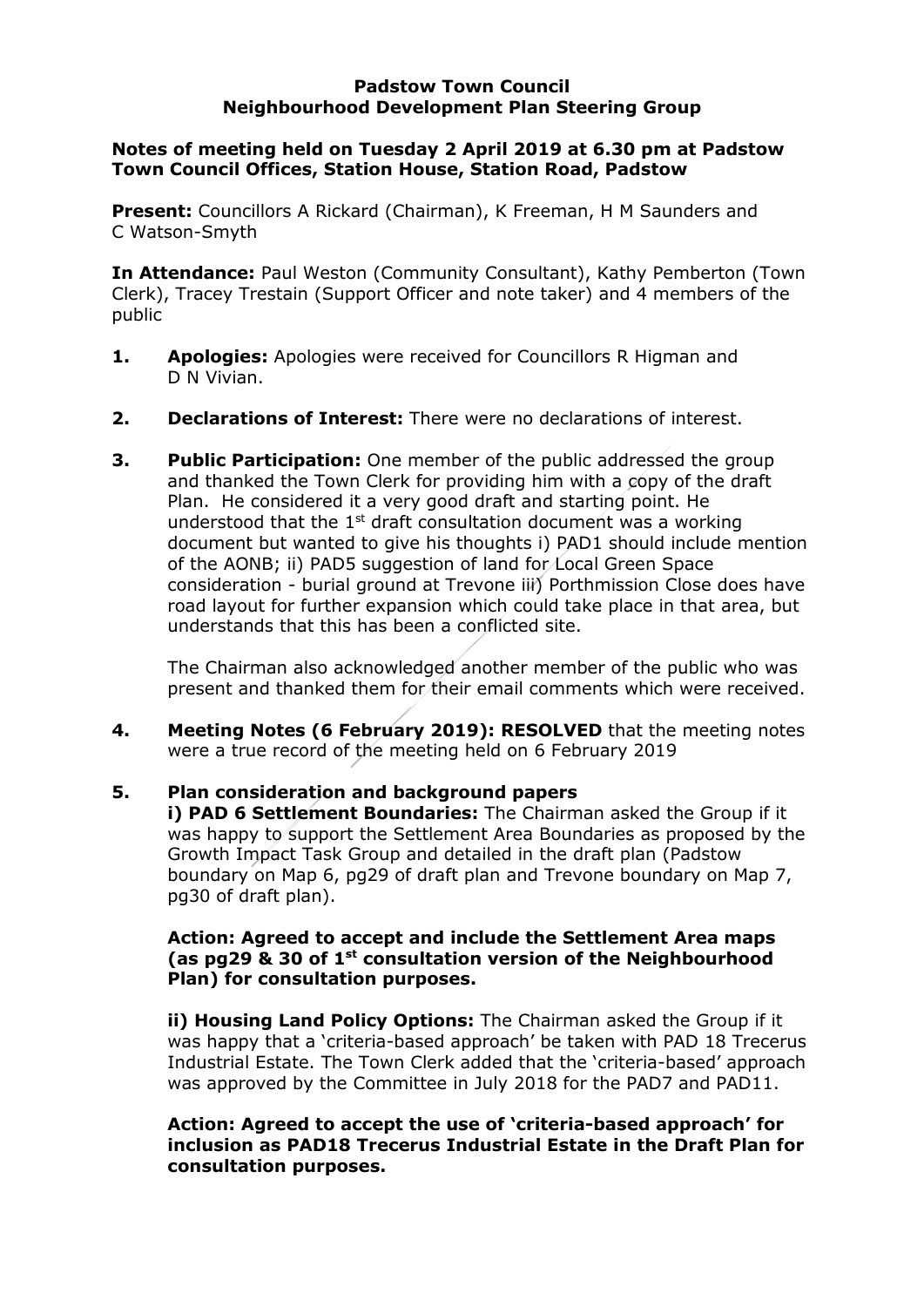**iii) PAD12 Second Homes:** The Chairman referred the Group to the paper and asked if the members wanted to include a permanent residency policy in the draft plan for consultation purposes. The Town Clerk clarified that over 75% of respondents to the questionnaire had wanted something to be included.

### **Action: Agreed to accept the inclusion of the permanent residency policy (PAD12) for consultation purposes.**

**iv) PAD19 Padstow Town Centre:** It was mentioned that MAP 10 (Pg46 of draft plan) was an option to test at consultation. It was likely this may change after further consultation but was a good starting point.

### **Action: Agreed to accept and include Map 10 as Padstow Town Centre for consultation purposes.**

**6. Padstow Parish Neighbourhood Plan:** The Chairman reminded members that the Plan was a  $1<sup>st</sup>$  Version Consultation Plan. He would like to see members agree to this draft version to be sent to Cornwall Council. He considered that this Group could then meet to give consideration to the views of Cornwall Council and then go out to public consultation. After which he then felt it best to give consideration to the outcome from the consultation and update/amend the Plan as necessary.

He went on to say that comments to the draft Plan from both Task Group and Steering Group members have been received. He offered his thanks and commented that overall the comments had been positive. He considered that the next step was testing where we were and hearing back from Cornwall Council and our community, and then reviewing the Plan at that stage and amending as necessary. Copies of these emails were tabled at the meeting for information and future discussion.

One member wished a date be set to go through the document in detail, he had various comments to make. In his view he felt it was premature to give to Cornwall Council at this stage. It was a large document and he considered it required more finessing before sending to Cornwall Council. He also questioned if it was the right thing to do to send to Cornwall Council as he was aware they were under pressure with recent organisational changes within the planning department. Mr Weston commented that it was common practise to share early draft plans with Cornwall Council, to make sure they comply with the Cornwall Local Plan and other planning documents. He considered this worthwhile to avoid putting a document out for further consultation with the public which could raise expectation and then Cornwall Council come back to say that something could not be included. He thought Cornwall Council would be able to come back within 3-4 weeks, from this members can see what they advise and look to amend or revise polices as necessary. The consultant considered it was key to establish good communication with the local authority on an early version of the Plan.

Members gave this matter their due consideration, comment was made that this was a draft version and could be changed/amended later once comments had come back from Cornwall Council and the public.